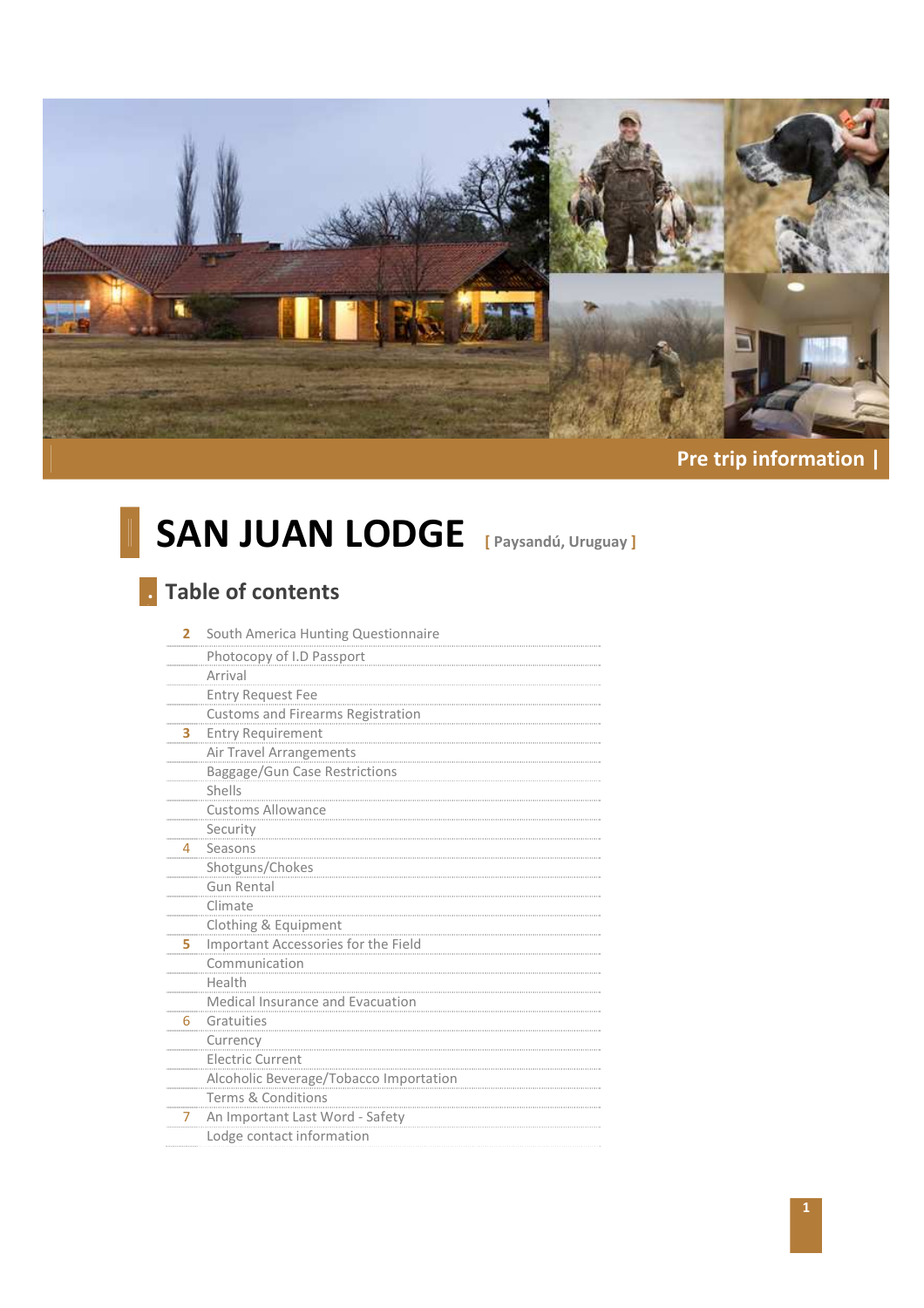Emergency contact

# **. South America Hunting Questionnaire**

Gun information and serial numbers MUST BE legible and accurate. This document will be sent to Argentina for gun permits and hunting licenses.

# **. Photocopy of the I.D. page in your Passport**

This must clearly show your name, passport number, date issued and expiration date. Because of the time required for processing firearms permits, please return your questionnaire promptly. Your cooperation is appreciated.

*NOTE TO GROUP LEADERS: It is important that as a group leader you share this pre-trip information with all members of your party so that everyone is adequately prepared, understands the cancellation/refund policy pertaining to their trip, and has the opportunity to purchase travel insurance (especially anyone with a preexisting health condition). DDW cannot assume any financial responsibility for consequences incurred if this information is not provided by you to all members of your group.* 

# **. Arrival**

A VALID PASSPORT with at least 6 months remaining. No visa is needed for U.S. citizens or Community subjects; others should check entry requirements with the Argentine consulate.

## **. Entry Request Fee**

When entering Argentine Territory, the nationals of the following countries must pay a "reciprocity fee" in accordance to the following:

- American: USD 131.-
- Canadian: USD 70.-
- Australian: USD 100.-

The payment of this "reciprocity fee" is not a Visa since Argentina does not require Visa to the nationals of the mentioned countries when traveling for tourism or business purposes. The Argentine Government set this entry fee on equal amounts to those Argentine citizens must pay when requesting a Visa to travel to those countries.

*Note: rates subject to modifications based upon reciprocity Forms of payment: Argentine pesos, unites States Dollar, credit cards, Traveler checks.* 

### **. Customs and Firearms Registration**

Europe - You should inform the airline prior to your travel date that you will be carrying shotguns and declare them when checking in for your flight. An airline official will escort you to a Customs post for gun registration and then hand-carry your guns to the plane. On return, you must retrieve your guns at the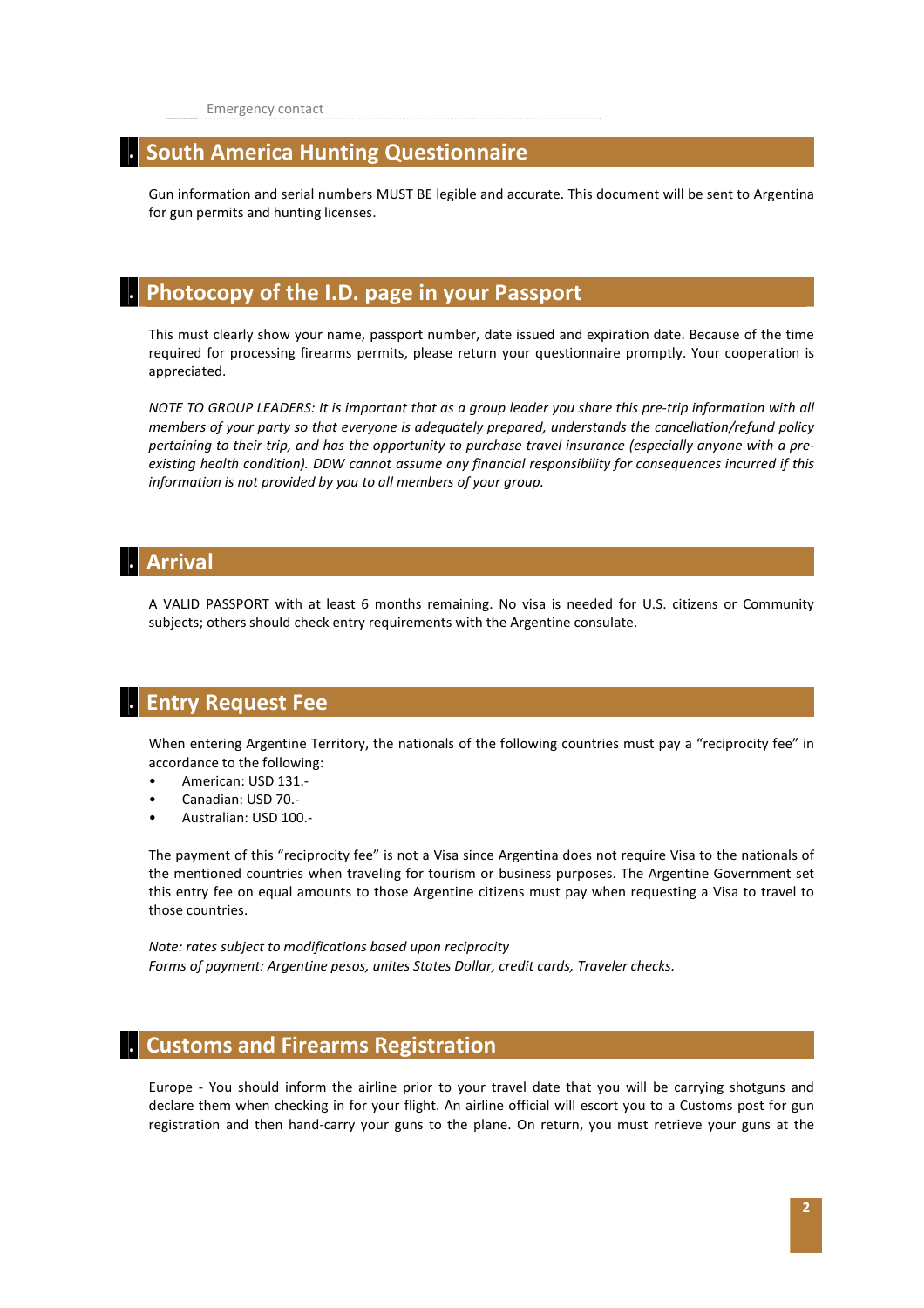airline service desk in the baggage hall. An airline official will accompany you to the red channel, where your guns are registered with Customs as re-entering the country.

#### **. Entry Requirement**

URUGUAY GUN PERMIT: Guns must be declared and gun permits purchased on arrival in Uruguay. Please note your outfitter will present your Uruguayan Gun Permits to the officials in your behalf upon arrival in Uruguay (which you must pre-pay before your trip and costs U\$D 275 per person).

### **. Air Travel Arrangements**

We work very closely with our representatives in Montevideo and Buenos Aires who do an outstanding job of diligently handling all incoming and outgoing transfers, and our constant communication with them allows us to act quickly when unscheduled circumstances occur.

### **. Baggage/gun Case Restrictions**

Airline regulations permit two (2) checked bags not to exceed 70 lbs. each and two carry-on pieces per passenger. Carry on bags must fit under the seat in front of you or in the overhead bin. *Please check with your airline before travelling.* 

From time to time outfitters need things in the hunting areas, and they will ship them to us and ask that they be carried down by clients, as customs and shipping expenses are prohibitive for them. Usually items are things like jackets, hats, camouflage netting, or boots. If you have some extra room in your bags, and would not mind carrying things down, outfitters will reimburse you for any expense you incur, and will often throw in some free shotgun shells for your trouble. Let us know if you have an interest in lending a hand.

# **. Shells**

We strongly recommend that all shot shells be purchased in Uruguay. Buying them there eliminates baggage hassle and overweight charges, and cartridges available are very good. Bringing them can create problems and delays with Uruguayan customs. Cost of shells will be \$15 per box of 25; and payment will be handled prior to your departure. Price is subject to change. You may settle your cartridge account either in cash or credit card.

# **. Customs Allowance**

Two bottles of liquor and two cartons of cigarettes can be taken into Uruguay duty-free. Even though all local spirits are included in the shooting area, should you have a favourite or special brand, we suggest you purchase it at the airport before departure.

### **. Security**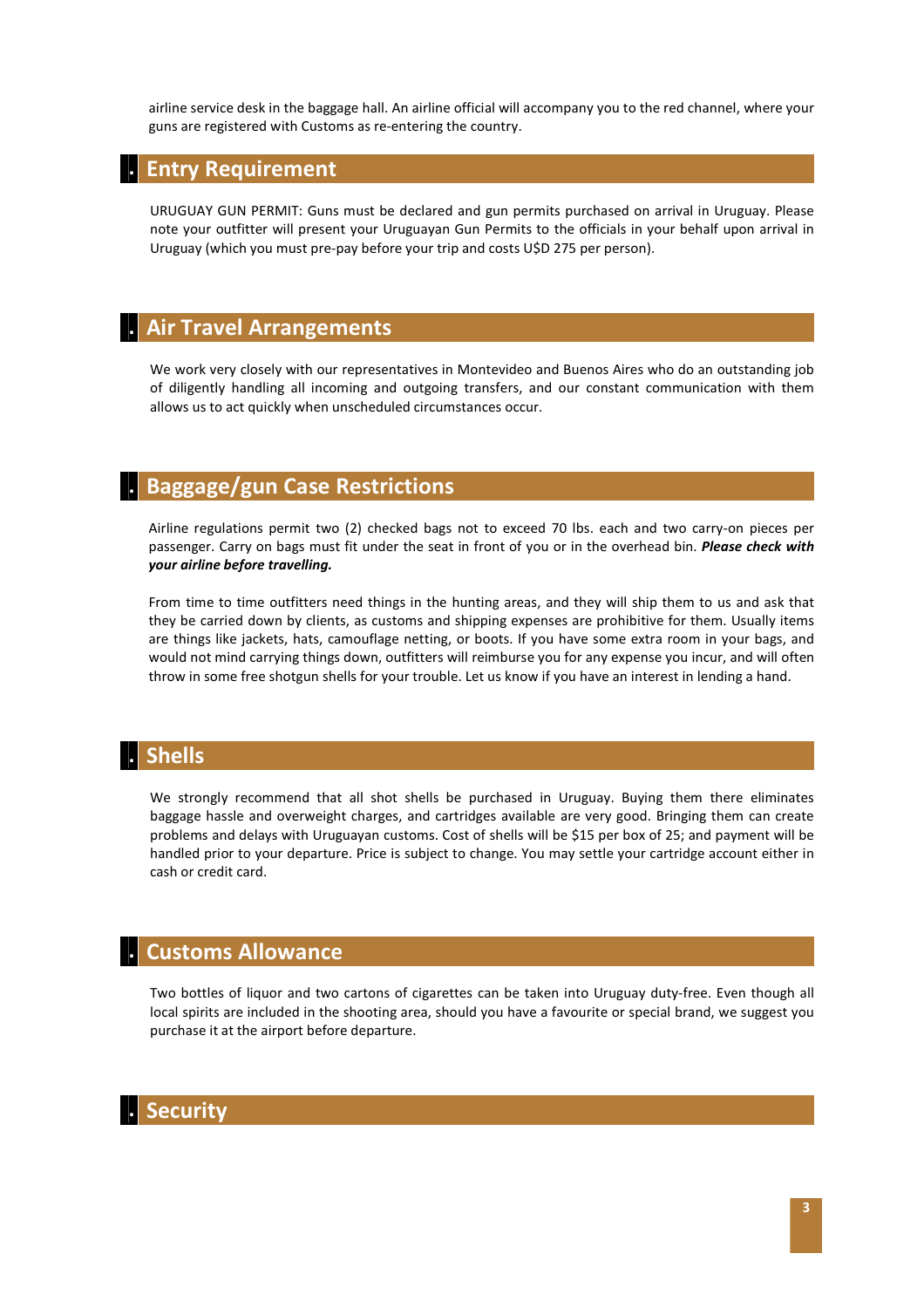While there are no known threats directed specifically against travellers, you are advised to take common sense precautions and exercise care while in Montevideo, especially in the downtown area near hotels, commercial zones, and when walking on the street or in markets. Persons openly displaying valuables or leaving them in plain site are more at risk of being robbed. In transit, travellers should lock all airlinechecked baggage and transport any valuables in carry-on luggage.

### **. Seasons**

- ---- Perdiz hunting runs May 1st to July 31st
- ---- Ducks & Pigeon generally run from May 1st to September 15th
- ---- Dove shooting is all year round

### **. Shotguns/Chokes**

In selecting which gun you take, it boils down to personal preference. We have seen almost every shotgun imaginable in Uruguay, either 12 or 20 gauge is suitable; 12 gauge, with more shot, is more effective on high doves. We recommend you bring two guns: doubles, semi-autos or pumps are fine but the emphasis, especially for perdiz hunting, is on double guns.

Ranges vary, but they are generally closer than they might seem. Some experienced shooters prefer improved cylinder and/or modified for all comers; screw-in chokes can provide flexibility. More and more with modern shells, shooters are leaning toward more open chokes. In any case, take the gun that fits you well and that you shoot best with. Make sure your guns are in good working order before you leave; this can be high-volume shooting in a country away from gunsmiths. You gun(s) will be cleaned for you after each day's shoot.

## **. Gun Rental**

San Juan Lodge also has a variety of guns available to rent; please inquiry for current inventory if interested. Price is U\$D 65 per gun per day.

# **. Climate**

The chart below lists averages for the past few years. You may also wish to visit www.myweather2.com to check our Uruguay forecast. (Paysandu, Uruguay)

High/Low Temp. (F); Avg. number of days with rain in [ ] Jan. 83/62 [6] May 64/48 [6] Sept. 63/46 [6] Feb. 82/61 [5] June 59/43 [5] Oct. 68/49 [6] Mar. 78/59 [5] July 58/43 [6] Nov. 74/54 [6] Apr. 71/53 [6] Aug. 59/43 [7] Dec. 79/59 [7]

# **. Clothing & Equipment**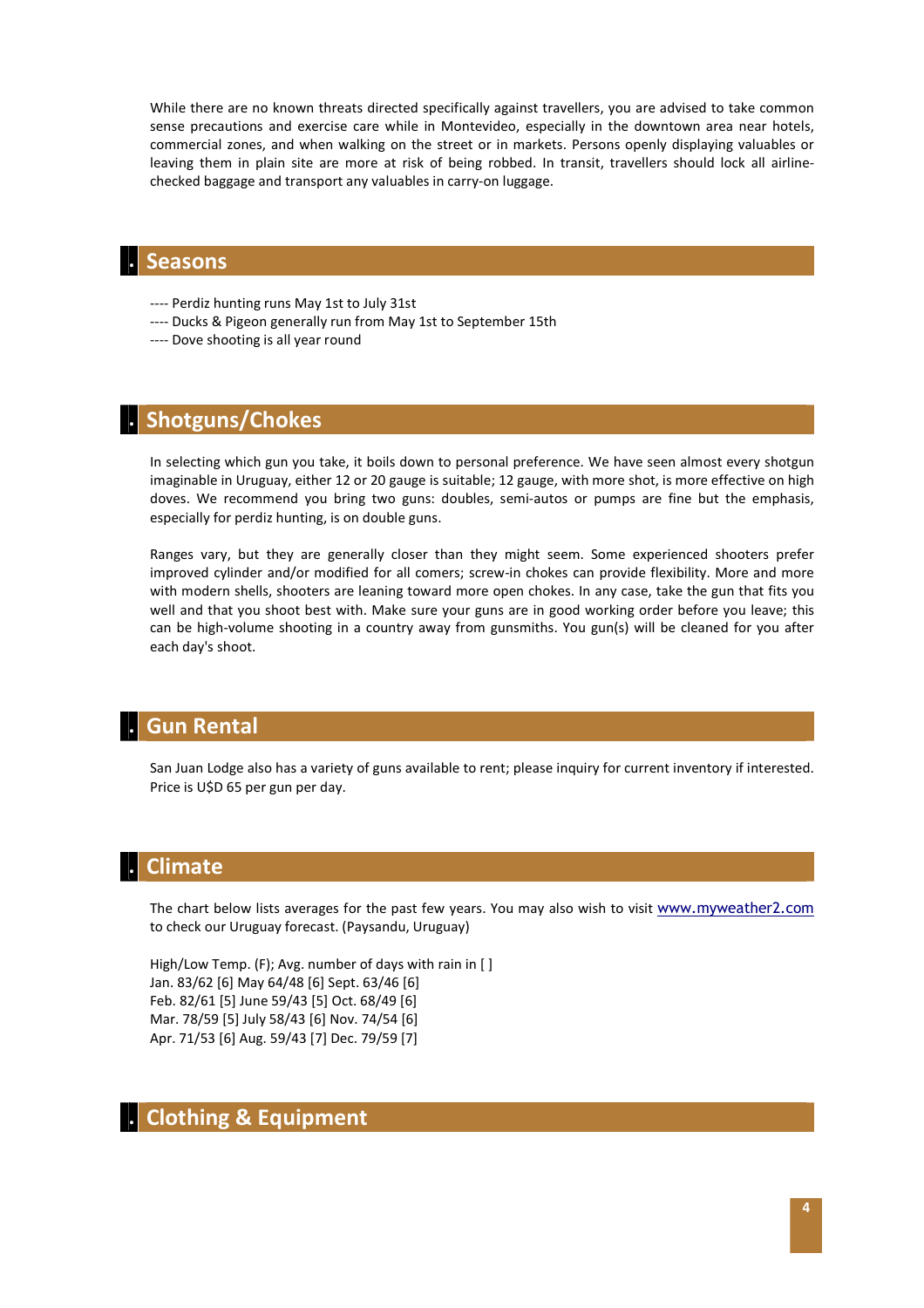For the Field: Shooting clothes should be light green, green or brown; camouflage is optional. Pack a sweater or jacket in case it's cool in the early morning and also a flannel or chamois shirt. (See table above for average temperatures). We recommend you dress by the layer system and be prepared for possible rain (rain gear is always a must). For wet days and morning dew, rubber-bottomed leather boots or other waterproof boots are excellent. Others prefer Wellington boots; either are worn with field clothing consistent with monthly temperatures and probable windy days. For the upland hunt (May 1st- July 31st) be sure to include a down or fleece jacket, adequate head protection, gloves, etc. Evenings at San Juan are casual, and dress is a matter of choice and comfort. You stay with your hosts where dress is informal but neat.

## **. Important Accessories for the Field**

- **SOFT PROTECTIVE GUN CASE FOR DAILY USE**
- **TRAP OR SHEET SHOOTER'S SHELL BAG** attaches to your belt especially handy for dove and pigeon shooting
- **SHOOTING SAFETY GLASSES** also serve as sunglasses and should be the shatterproof variety. The green or yellow protective glasses that can be worn over regular glasses are good. They have a small side panel, which protects against glare.
- **SHOOTING GLOVES** important item to protect hands from hot shotgun barrels and nicks and blisters from reloading, breaking guns or activating safeties. Golf or batting gloves are a good substitute if you can't find quality, sensitive leather shooting gloves.
- **EAR PLUGS** Ear protection is essential. Many feel the expandable silicone plugs are best. These protect your hearing and help prevent headaches.
- **FACE MASK –** to camouflage the face during ducks and pigeons hunts.
- **RECOIL REDUCTION DEVICE** recoil pad to wear under a shirt or shooting vest, or over it.
- **SMALL FIELD BAG** to carry camera gear and other personal items into the field
- **CAMERA** The area is scenic and photographic possibilities abound.
- **FLASHLIGHT**
- **MEDICATION** Most people have no stomach problems in this part of Uruguay. Nevertheless, it's a good idea, as when travelling anywhere, to take along medication for symptomatic relief. Also, take aspirin, in case you get a shooting headache, in addition to other medications you normally use.
- **BAND-AIDS** for sore fingers from shooting

*Note: Laundry service is available at the lodge if desired.* 

## **. Communication**

San Juan has a land line phone available, and if you wish to place outgoing calls you may do so with a calling card, or by paying the lodge rate.

### **. Health**

We suggest that you consult with your physician for medical advice on travel to Uruguay. If your physician is not familiar with travel-related medicine, the CDC offers excellent, up-to-date information on health precautions for travelers by fax; call toll-free 888-232-3299 and follow the recorded instructions. You may also visit the CDC's Web site at www.cdc.gov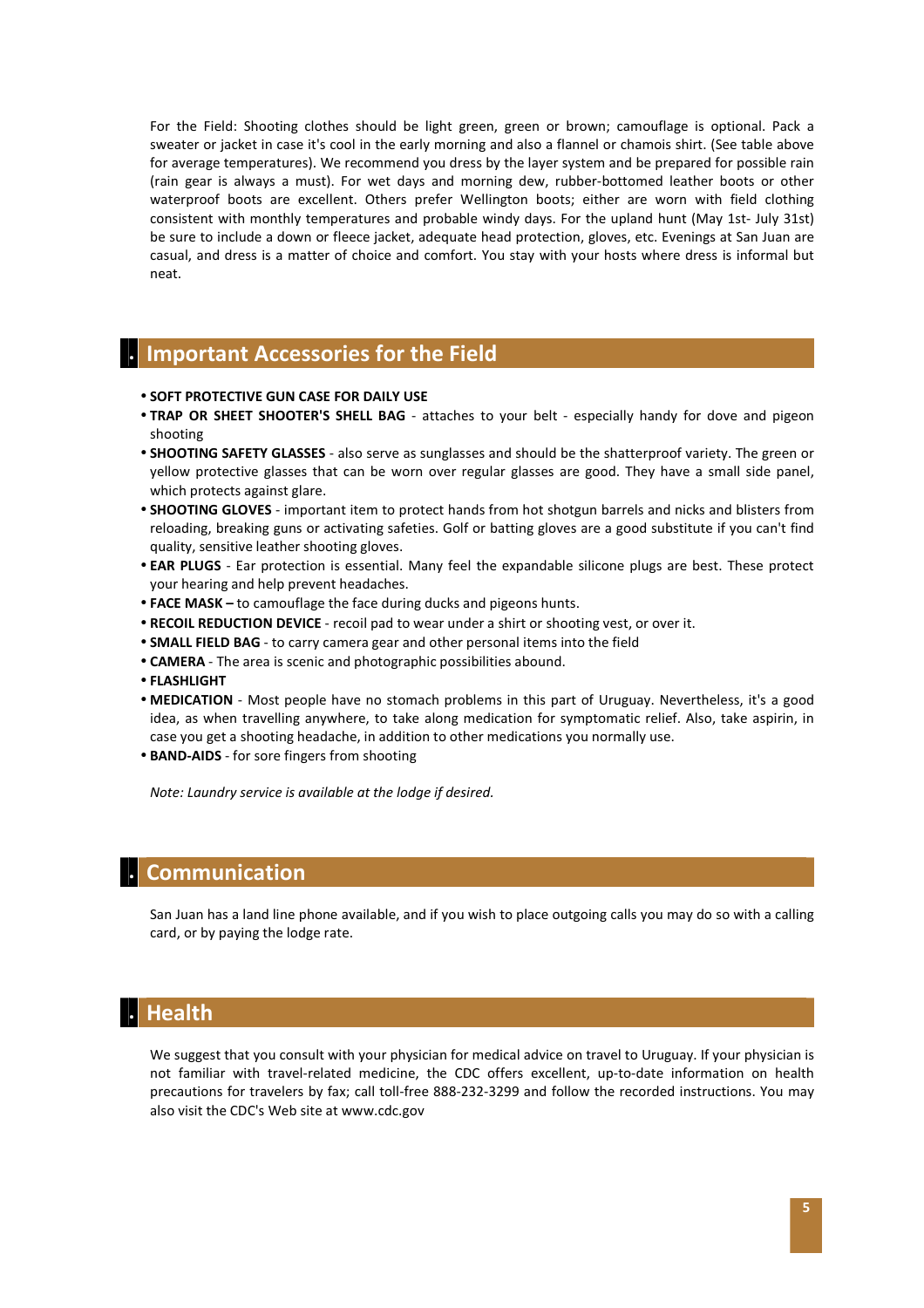### **. Medical Insurance and Evacuation**

As outlined above, we strongly recommend you purchase both health and trip cancellation insurance. Once we have received the trip payment we are unable to make a refund in the instance of a cancellation.

On the other hand, David Denies values your safety. Although we do everything possible to ensure our guests have a safe experience, unavoidable accidents do happen. An illness or injury in the remote areas we frequent could require a medical evacuation costing over \$100,000 that is not covered by medical or trip insurance.

For this reason, we strongly recommend that you purchase a Global Rescue membership. Global Rescue is a worldwide crisis response company that provides advisory services from in-house medical experts, field rescue from the point of illness or injury and evacuation to your home hospital of choice.

#### **For standard travel insurance, we can recommend Travelex**

www.travelexinsurance.com: +1-800-228-9792

**For emergency medical evacuation, we can recommend Global Rescue**

www.globalrescue.com/NervousWaters: +1-800- 381-9754 or +1-617-459-4200.

### **. Gratuities**

Gratuities for lodge and field staff are not included in the shoot cost since we feel that tipping, in general, is discretionary. However, clients have asked that we provide general guidelines. Therefore, we suggest U\$D 75 to 100 per day per shooter to cover all staff, including field assistants, guides, scouts and all house staff. We suggest that any gratuities are included when settling up shotgun shell accounts. We will take care of distributing this amongst the guides, house staff, field assistants, etc.

## **. Currency**

The official currency is the Uruguayan peso. The dollar is widely accepted, and you can change dollars for pesos at your hotel or any bank. When pay in dollars, most merchants give change in Uruguayan pesos, a good way to get small bills for cabs, tips to porters, etc., although dollars may be used as well. American Express, Visa, and Master- Card are widely accepted. The lodge accepts payment in cash and credit cards (Visa, Master Card, Amex). You may also wish to check the current exchange rate at: **www.x-rates.com**

### **. Electric Current**

220 volts; a standard converter and European adapter for two-pronged plug should work fine.

# **. Alcoholic Beverage/Tobacco Importation**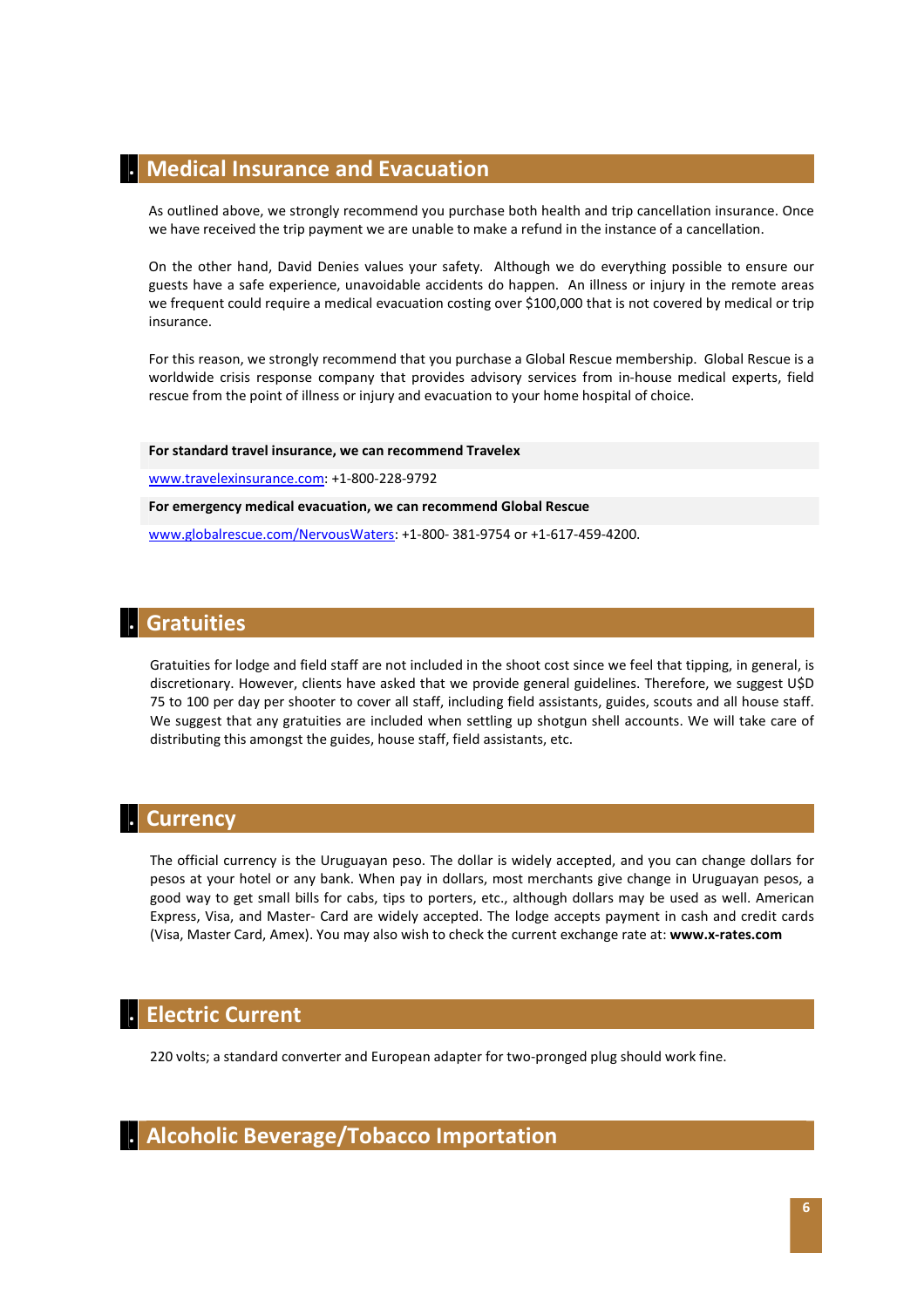Two bottles of liquor and two cartons of cigarettes can be taken into Argentina duty-free. Our suggestion is that you purchase these at the airport before departure. If there is any special brand of liquor that you like we recommend that you purchase it at the duty free.

#### **. Terms & Conditions**

**Inclusions:** All meals in the hunt area with wines and beer; best available lodging (double occupancy); services of a professional hunter-guide; all vehicles and ground transportation as required by the itinerary; field assistants as required; all payments to landowners for hunting rights; meeting and customs assistance; taxes and service charges.

**Exclusions:** Transfer from MVD RT USD 150 per person ; scheduled air fares required by itinerary from point of origin through return; shot shells; gun rental (U\$S 65 per person per day); hunting license/permits (USD 275 per person); temporary gun import permit; all gratuities; telephone calls, laundry/dry cleaning, room service, or items of a strictly personal nature; baggage overweight charges; personal/ baggage insurance; passport expense; cost of itinerary modification requested by passenger; transfers in Buenos Aires if your airline schedule requires you to change airports.

## **. An Important Last Word - Safety**

For some reason, more shooters, dogs and field assistants take stray pellets when dove shooting than in any other shot gunning activity. There should be no reason for this. There's plenty of room, so guns are placed well apart with an eye to safety.

Nevertheless, in fields being harvested, there often are workers or farm animals in proximity - people on horseback or workers will edge into a shooting area, assuming that guns are prudent and will never shoot low. The point is, you have to be aware of this activity and aware at all times as to the position of fellow shooters and field assistants. The bottom line is: There is never any excuse for taking a low-angle shot (below 45 degrees). Get that rule in your head; it requires virtually no concentration and will certainly in no way inhibit your shoot.

Don't take chances on shot angles - ever! Check guns to make sure they're unloaded before leaving the ranch - recheck in the field and again on departure. Don't be offended if outfitters check them again. Everyone wants to be as safe as possible.

Magazine shotguns should be carried with the receiver open; uncased doubles always broken when walking in the field, in a vehicle, or any time when not in shooting position. It is your decision to allow field assistants to shoot. They have vast experience in shooting and safety.

If your assigned location is a little off the flight line, or not productive, make sure you let your outfitter know; they will move you to a better place. Someone will always be close by. If you are taking a break from shooting, be aware of others around you. If you are in the open, you may be flaring birds away from others who are shooting.

It is a good idea to always wear safety shooting glasses to protect your eyes. And protect your ears with plugs or a quality headset type of ear protector. Many times during the shoot there will be birds in the air, including songbirds. Some of these are protected and should not be shot under any circumstance.